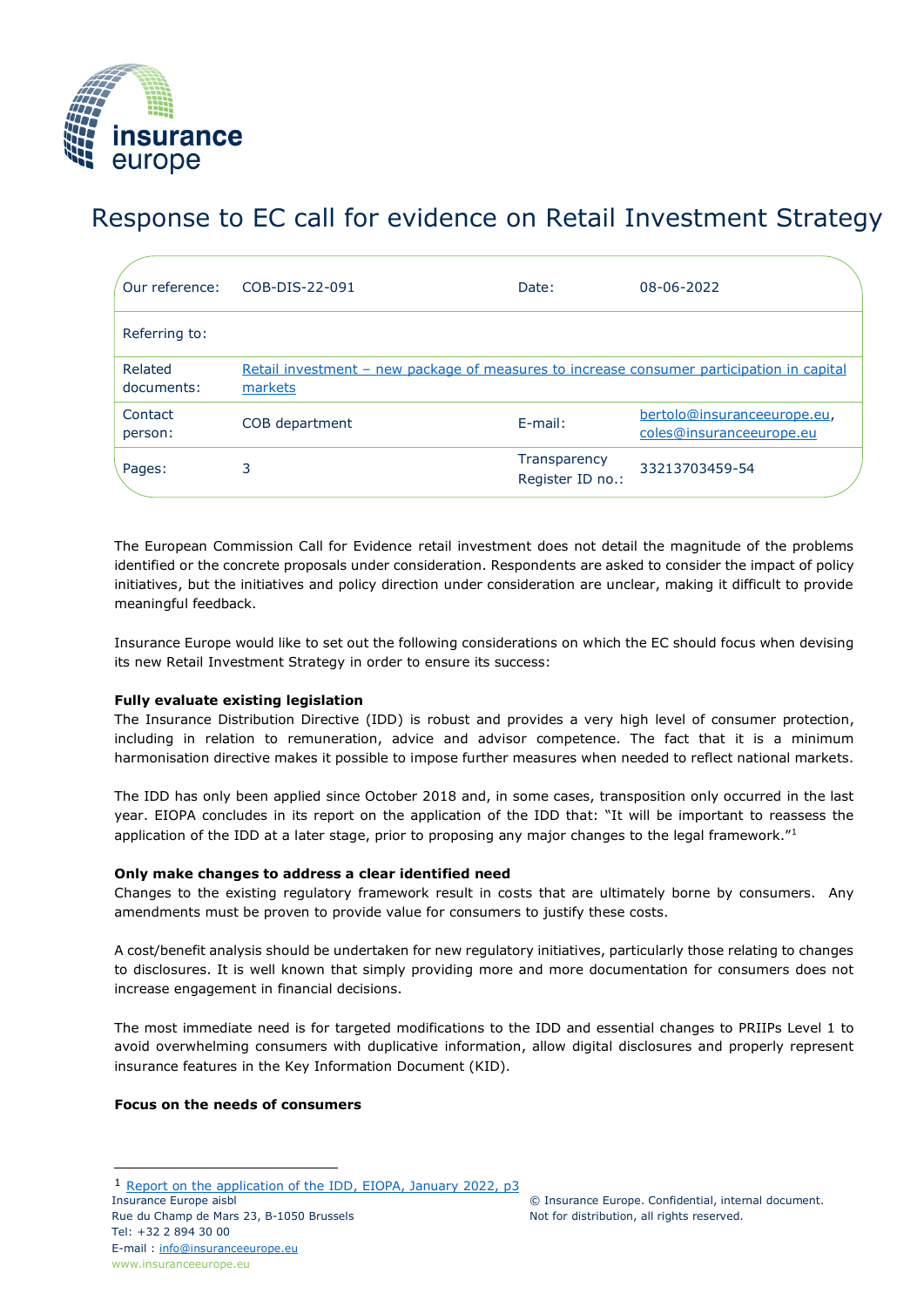

Consumers need more simple and more engaging disclosures. EIOPA included helpful proposals in its advice to the EC on digitalisation and avoiding duplication, but adding an annual statement on top of the information consumers receive or further figures on costs and performance in the KID would increase information overload.

To help consumers understand product features, disclosures must specifically highlight whether or not the product offers insurance benefits. The KID should prominently display the existence or lack of insurance cover, guarantees or other benefits. This should be the purpose of the dashboard proposed in the ESAs' advice to the EC and can only be achieved through changes to the PRIIPs Level 1.

### **Understand the differences between different markets and products**

As a major provider of PRIIPs, insurers are key to the Retail Investment Strategy. Insurance-based investment products (IBIPs) are long-term and can combine investments with insurance cover. This increases consumer protection and must be recognised in distribution and disclosure rules.

Regulation should not impede the ability of insurers to design and distribute new products in accordance with consumers' demands and needs.

Distribution systems are also varied. The IDD works well because it respects this; facilitating the commission model where it works best, while enabling other markets to introduce restrictions.

#### **Test the impact of changes before implementation**

Extensive consumer testing must be conducted by the EC before implementing changes. For example, testing would not show that there is any benefit to the EC's proposals on a new suitability assessment. It would be unworkable for insurers and cause significant problems for customers by restricting their choice of products, limiting their access to quality advice and forcing advisers to offer products based on irrelevant criteria. Concerns have been expressed by market participants and by ESMA in its [letter](https://eur03.safelinks.protection.outlook.com/?url=https%3A%2F%2Fwww.esma.europa.eu%2Ffile%2F123683%2Fdownload%3Ftoken%3DCuDyebnF&data=05%7C01%7C%7C3d7a8f8696454545312508da2206f8d4%7C2f60d7a56a7b4f90a0d47e6a0ea5ae9e%7C0%7C0%7C637859710586368484%7CUnknown%7CTWFpbGZsb3d8eyJWIjoiMC4wLjAwMDAiLCJQIjoiV2luMzIiLCJBTiI6Ik1haWwiLCJXVCI6Mn0%3D%7C3000%7C%7C%7C&sdata=sUDCY8r%2Fx40NyA%2Fu7cbzcJLipj0cWk29toREmQITyHI%3D&reserved=0) to the EC.

Any changes to disclosures would also need testing, including retesting of the final requirements if changes are made during the legislative process.